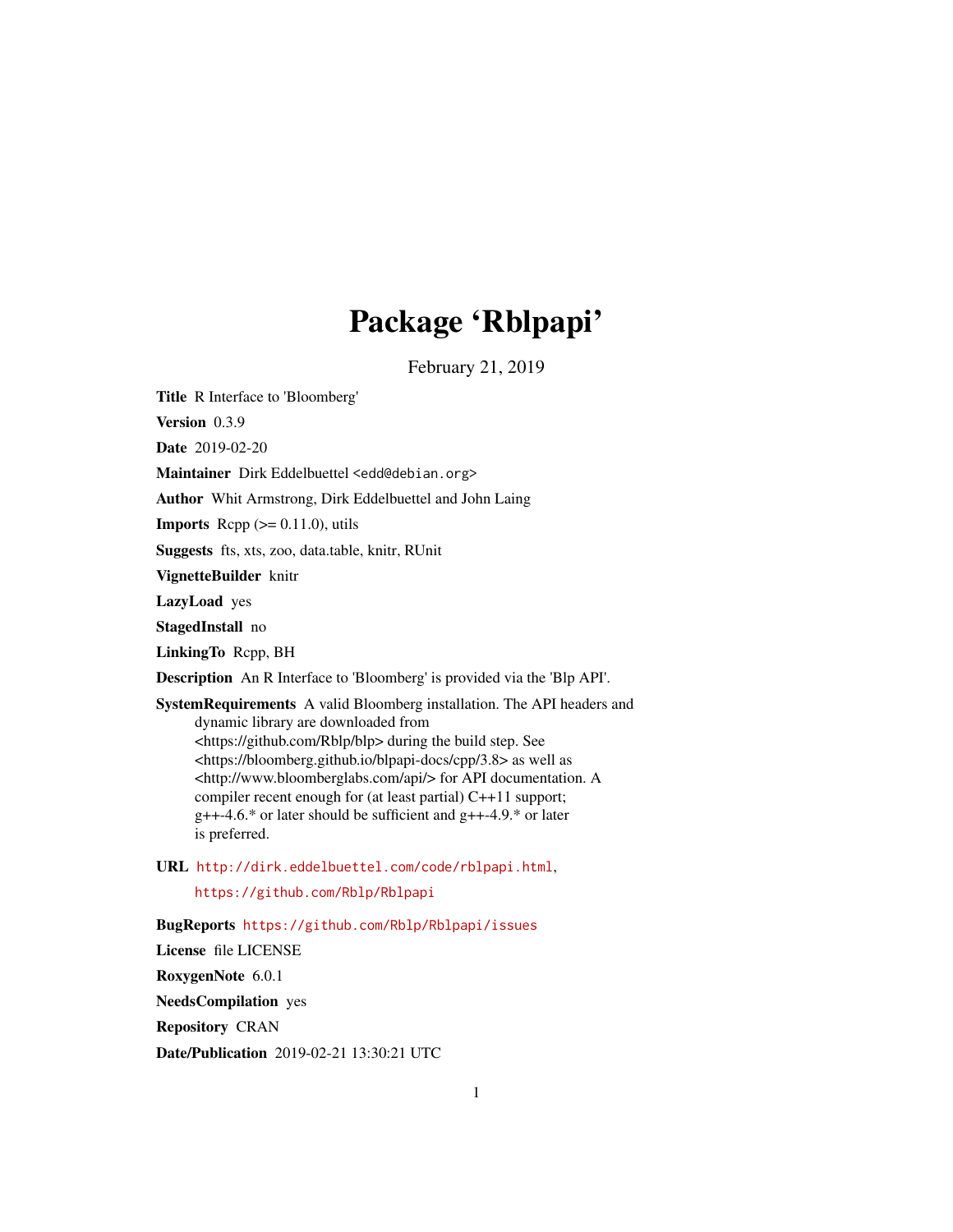# <span id="page-1-0"></span>R topics documented:

|       | bdh |                |
|-------|-----|----------------|
|       | bdp | $\overline{4}$ |
|       |     | 5              |
|       |     | -6             |
|       |     | 7              |
|       |     | -7             |
|       |     | -8             |
|       |     |                |
|       |     |                |
|       |     |                |
|       |     |                |
|       |     |                |
|       |     |                |
|       |     |                |
|       |     |                |
|       |     |                |
|       |     |                |
|       |     |                |
|       |     |                |
| Index |     | 21             |

bdh *Run 'Bloomberg Data History' Queries*

# Description

This function uses the Bloomberg API to retrieve 'bdh' (Bloomberg Data History) queries

# Usage

```
bdh(securities, fields, start.date, end.date = NULL,
  include.non.trading.days = FALSE, options = NULL, overrides = NULL,
  verbose = FALSE, identity = NULL, con = defaultConnection(),
  int.as.double = getOption("blpIntAsDouble", FALSE))
```
#### Arguments

| securities               | A character vector with security symbols in Bloomberg notation.                                          |  |
|--------------------------|----------------------------------------------------------------------------------------------------------|--|
| fields                   | A character vector with Bloomberg query fields.                                                          |  |
| start.date               | A Date variable with the query start date.                                                               |  |
| end.date                 | An optional Date variable with the query end date; if omitted the most recent<br>available date is used. |  |
| include.non.trading.days |                                                                                                          |  |
|                          | An optional logical variable indicating whether non-trading days should be in-<br>cluded.                |  |
|                          |                                                                                                          |  |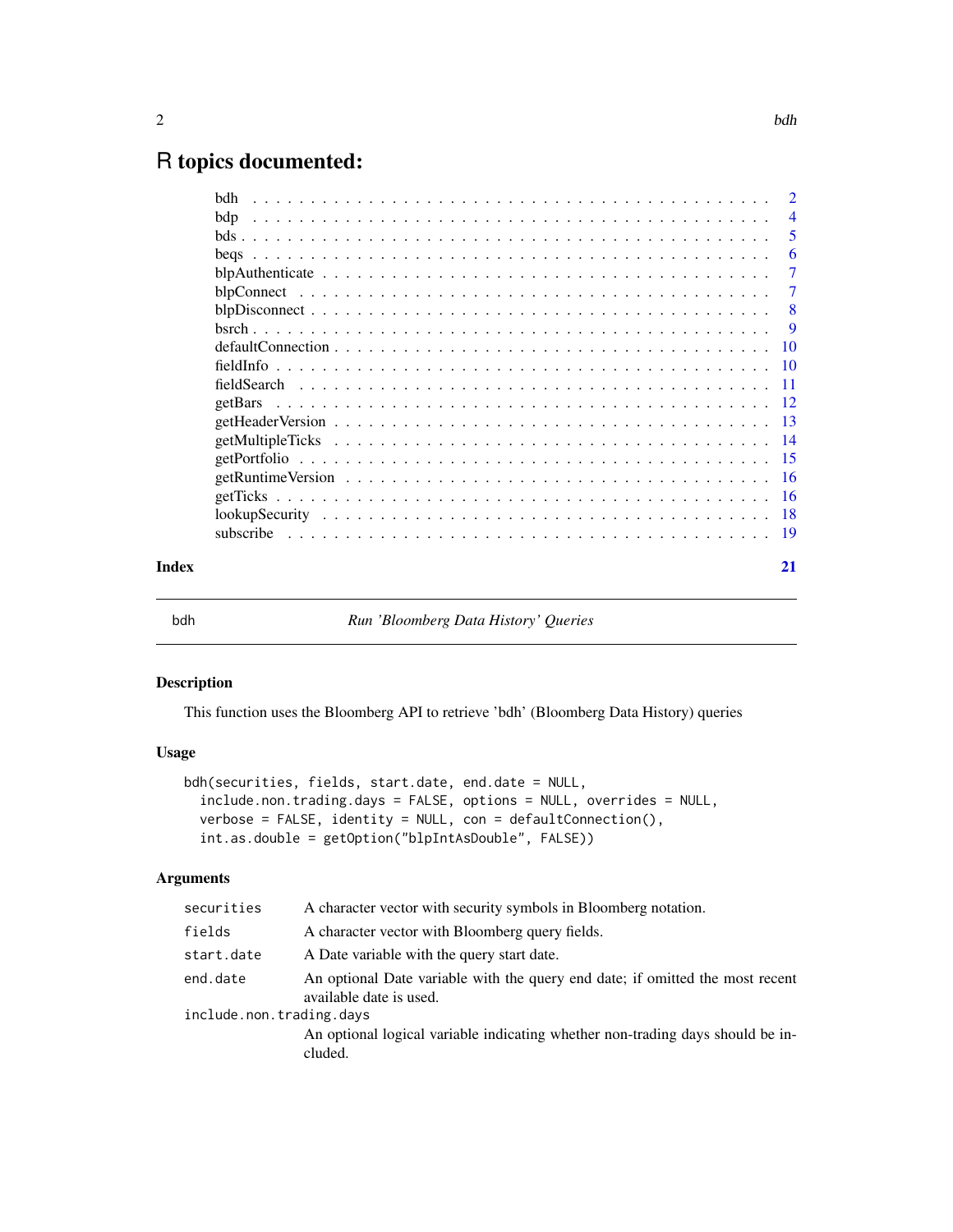| options       | An optional named character vector with option values. Each field must have<br>both a name (designating the option being set) as well as a value.                                                          |
|---------------|------------------------------------------------------------------------------------------------------------------------------------------------------------------------------------------------------------|
| overrides     | An optional named character vector with override values. Each field must have<br>both a name (designating the override being set) as well as a value.                                                      |
| verbose       | A boolean indicating whether verbose operation is desired, defaults to 'FALSE'                                                                                                                             |
| identity      | An optional identity object.                                                                                                                                                                               |
| con           | A connection object as created by a blpConnect call, and retrieved via the in-<br>ternal function defaultConnection.                                                                                       |
| int.as.double | A boolean indicating whether integer fields should be retrieved as doubles in-<br>stead. This option is a workaround for very large values which would overflow<br>int <sub>32</sub> . Defaults to 'FALSE' |

# Value

A list with as a many entries as there are entries in securities; each list contains a data.frame with one row per observations and as many columns as entries in fields. If the list is of length one, it is collapsed into a single data frame. Note that the order of securities returned is determined by the backend and may be different from the order of securities in the securities field.

#### Author(s)

Whit Armstrong and Dirk Eddelbuettel

# See Also

For historical futures series, see 'DOCS #2072138 <GO>' on the Bloomberg terminal about selecting different rolling conventions.

#### Examples

```
## Not run:
 bdh("SPY US Equity", c("PX_LAST", "VOLUME"), start.date=Sys.Date()-31)
 ## example for an options field: request monthly data; see section A.2.4 of
 ## http://www.bloomberglabs.com/content/uploads/sites/2/2014/07/blpapi-developers-guide-2.54.pdf
 ## for more
 opt <- c("periodicitySelection"="MONTHLY")
 bdh("SPY US Equity", c("PX_LAST", "VOLUME"),
     start.date=Sys.Date()-31*6, options=opt)
 ## example for options and overrides
 opt <- c("periodicitySelection" = "QUARTERLY")
 ovrd <- c("BEST_FPERIOD_OVERRIDE"="1GQ")
 bdh("IBM US Equity", "BEST_SALES", start.date=Sys.Date()-365.25*4,
     options=opt, overrides=ovrd)
```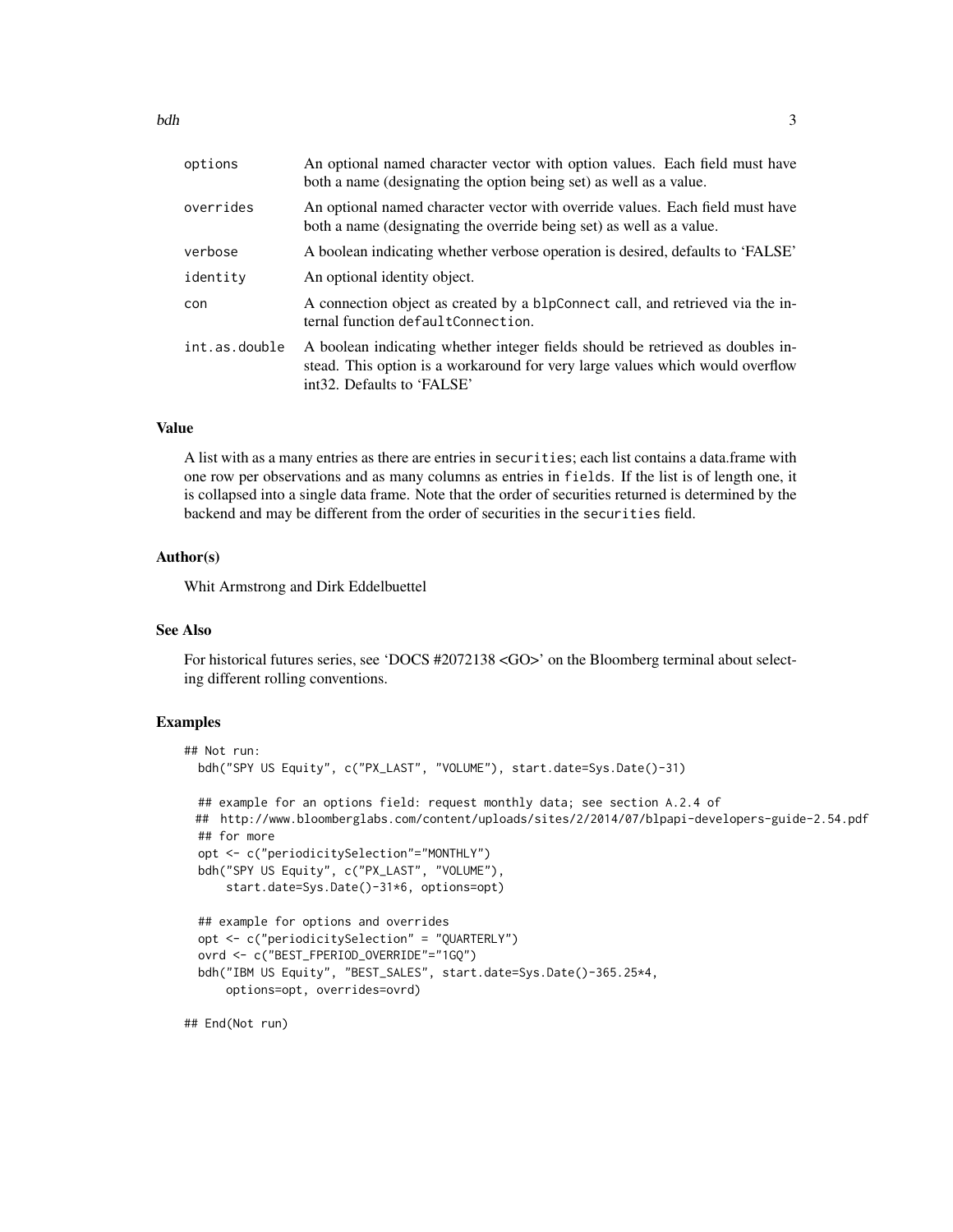<span id="page-3-0"></span>This function uses the Bloomberg API to retrieve 'bdp' (Bloomberg Data Point) queries

#### Usage

```
bdp(securities, fields, options = NULL, overrides = NULL, verbose = FALSE,
  identity = NULL, con = defaultConnection())
```
#### Arguments

| securities | A character vector with security symbols in Bloomberg notation.                                                                                       |
|------------|-------------------------------------------------------------------------------------------------------------------------------------------------------|
| fields     | A character vector with Bloomberg query fields.                                                                                                       |
| options    | An optional named character vector with option values. Each field must have<br>both a name (designating the option being set) as well as a value.     |
| overrides  | An optional named character vector with override values. Each field must have<br>both a name (designating the override being set) as well as a value. |
| verbose    | A boolean indicating whether verbose operation is desired, defaults to 'FALSE'                                                                        |
| identity   | An optional identity object.                                                                                                                          |
| con        | A connection object as created by a blpConnect call, and retrieved via the in-<br>ternal function defaultConnection.                                  |

#### Value

A data frame with as a many rows as entries in securities and columns as entries in fields.

#### Author(s)

Whit Armstrong and Dirk Eddelbuettel

# Examples

```
## Not run:
 bdp(c("ESA Index", "SPY US Equity"), c("PX_LAST", "VOLUME"))
 ## using overrides (cf https://github.com/Rblp/Rblpapi/issues/67)
 bdp("EN00 Index", "MLI_OAS", overrides=c(MLI_DATE="20150831"))
 ## another override example (cf http://stackoverflow.com/a/39373019/143305)
  ovrd <- c("CALC_INTERVAL"="10Y", "MARKET_DATA_OVERRIDE"="PE_RATIO")
  bdp("SPX Index", "INTERVAL_AVG", overrides=ovrd)
```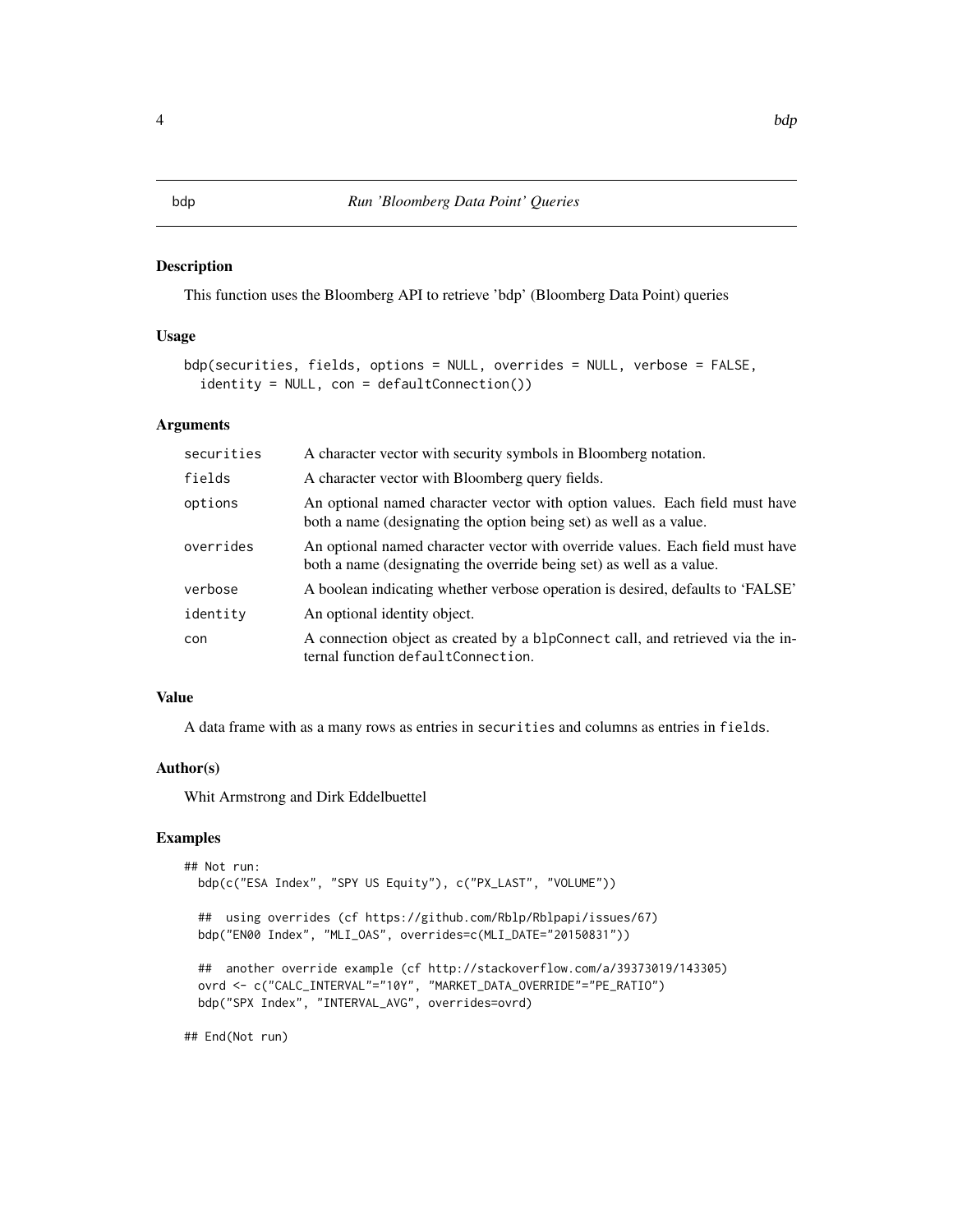<span id="page-4-0"></span>This function uses the Bloomberg API to retrieve 'bds' (Bloomberg Data Set) queries

## Usage

```
bds(security, field, options = NULL, overrides = NULL, verbose = FALSE,
  identity = NULL, con = defaultConnection())
```
# Arguments

| security  | A character value with a single security symbol in Bloomberg notation.                                                                                |
|-----------|-------------------------------------------------------------------------------------------------------------------------------------------------------|
| field     | A character string with a single Bloomberg query field.                                                                                               |
| options   | An optional named character vector with option values. Each field must have<br>both a name (designating the option being set) as well as a value.     |
| overrides | An optional named character vector with override values. Each field must have<br>both a name (designating the override being set) as well as a value. |
| verbose   | A boolean indicating whether verbose operation is desired, defaults to 'FALSE'                                                                        |
| identity  | An optional identity object.                                                                                                                          |
| con       | A connection object as created by a blpConnect call, and retrieved via the in-<br>ternal function defaultConnection.                                  |

# Value

A list with as many entries as there are entries in securities; each list contains a data.frame with one row per observations and as many columns as entries in fields. If the list is of length one, it is collapsed into a single data frame.

# Author(s)

Whit Armstrong and Dirk Eddelbuettel

# Examples

```
## Not run:
 ## simple query
 bds("GOOG US Equity", "TOP_20_HOLDERS_PUBLIC_FILINGS")
 ## example of using overrides
 overrd <- c("START_DT"="20150101", "END_DT"="20160101")
 bds("CPI YOY Index","ECO_RELEASE_DT_LIST", overrides = overrd)
```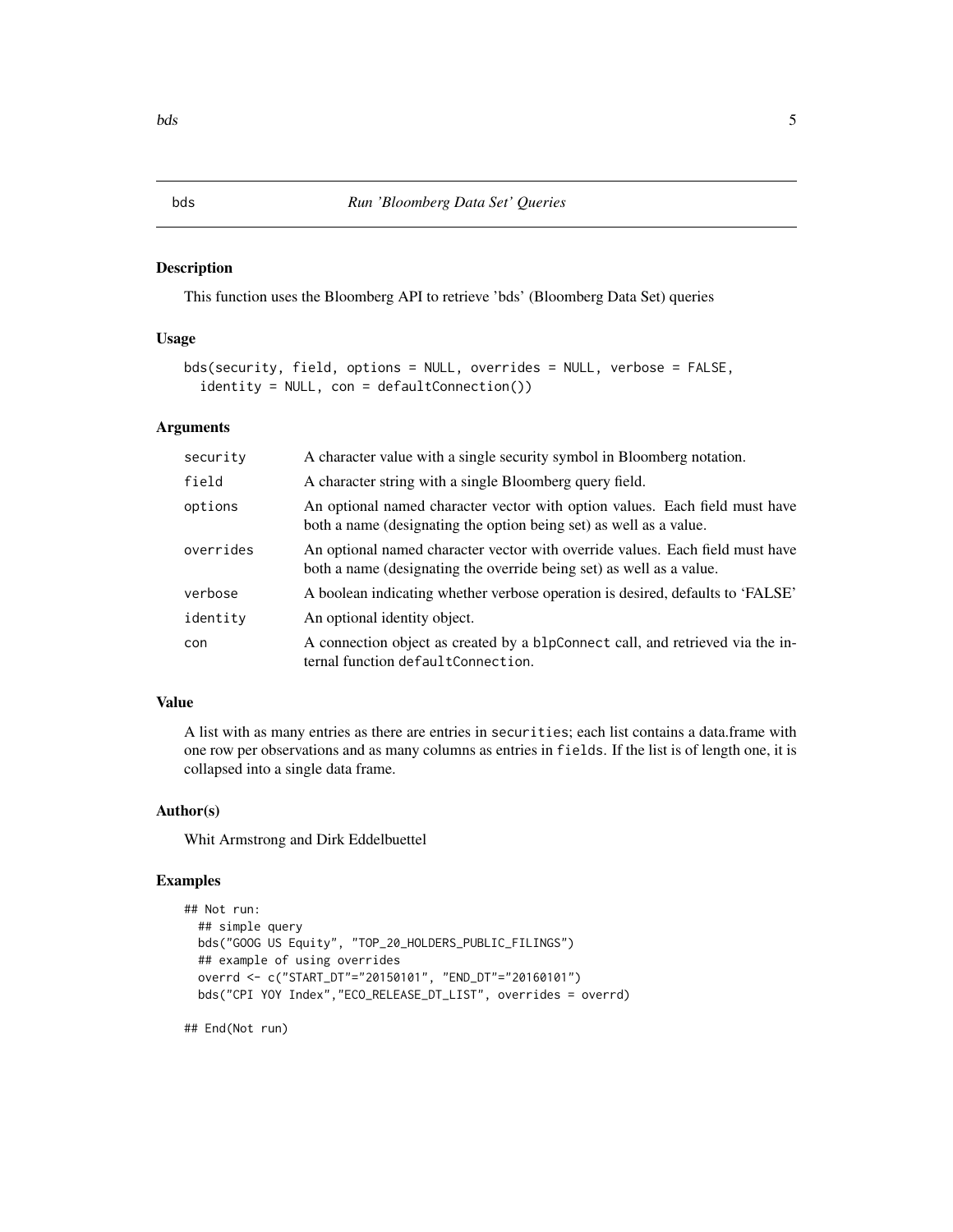<span id="page-5-0"></span>This function uses the Bloomberg API to retrieve 'beqs' (Bloomberg EQS Data) queries

#### Usage

```
beqs(screenName, screenType = "GLOBAL", language = "", group = "",
  date = NULL, verbose = FALSE, con = defaultConnection())
```
# Arguments

| screenName | A character string with the name of the screen to execute. It can be a user defined<br>EQS screen or one of the Bloomberg Example screens on EQS |
|------------|--------------------------------------------------------------------------------------------------------------------------------------------------|
| screenType | A character string of value PRIVATE or GLOBAL Use PRIVATE for user-<br>defined EQS screen. Use GLOBAL for Bloomberg EQS screen.                  |
| language   | An optional character string with the EQS language                                                                                               |
| group      | An optional character string with the Screen folder name as defined in EQS                                                                       |
| date       | An optional Date object with the 'point in time' date of the screen to execute.                                                                  |
| verbose    | A boolean indicating whether verbose operation is desired, defaults to 'FALSE'.                                                                  |
| con        | A connection object as created by a blpConnect call, and retrieved via the in-<br>ternal function defaultConnection.                             |

# Value

A data frame object with the date in the first column and and the requested EQS data in the remaining columns.

# Author(s)

Rademeyer Vermaak and Dirk Eddelbuettel

# Examples

```
## Not run:
head(beqs("Global Oil Companies YTD Return"), 20)
head(beqs("Global Oil Companies YTD Return", "GLOBAL"), 20)
head(beqs("Global Oil Companies YTD Return", "GLOBAL", "GERMAN"), 20)
head(beqs("Global Oil Companies YTD Return", "GLOBAL", "GERMAN", "GENERAL"), 20)
head(beqs("Global Oil Companies YTD Return", "GLOBAL", "ENGLISH", "GENERAL",
          as.Date("2015-09-30")), 20)
```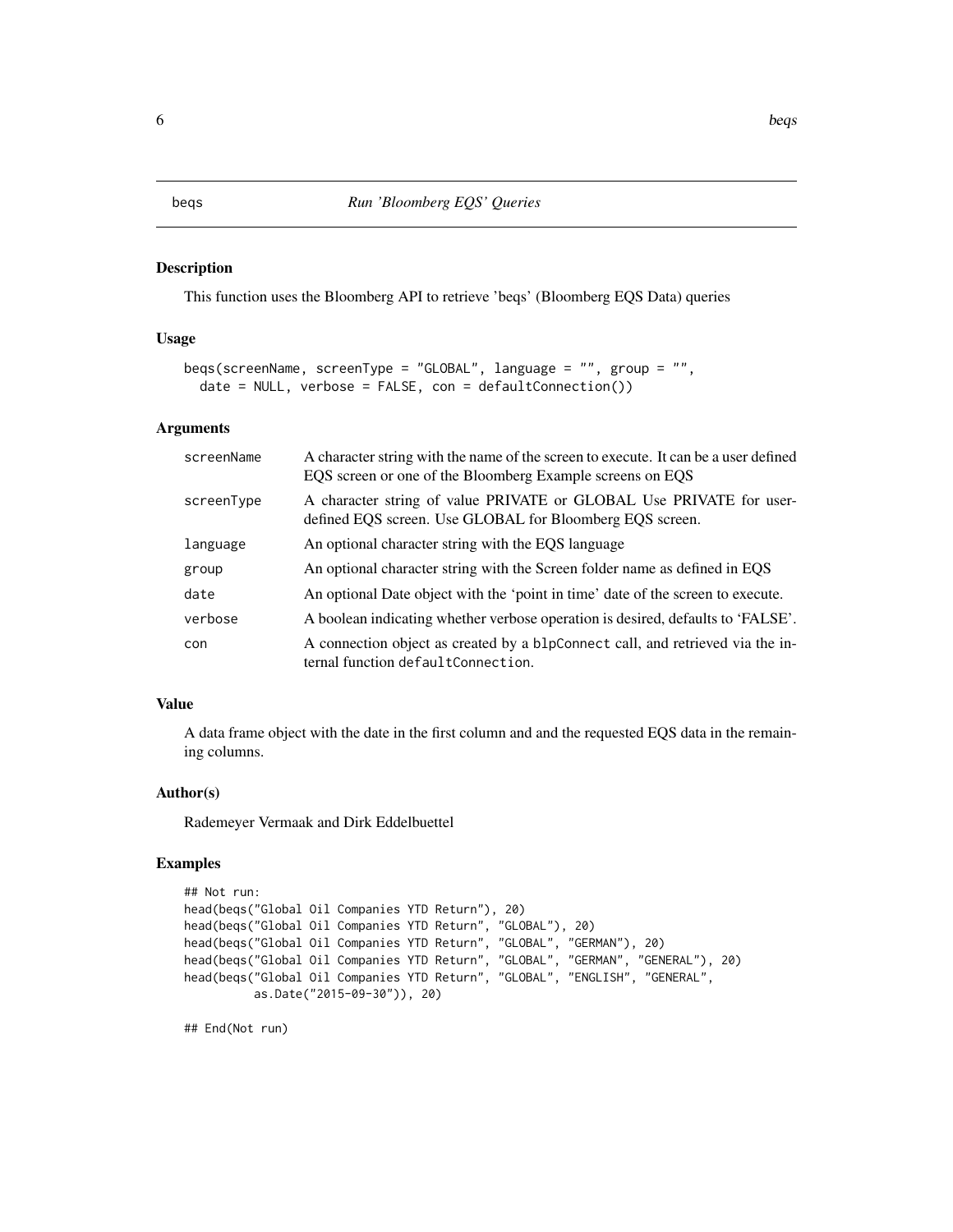<span id="page-6-0"></span>blpAuthenticate *Authenticate Bloomberg API access*

# Description

This function authenticates against the the Bloomberg API

# Usage

```
blpAuthenticate(uuid, host = "localhost", ip.address,
 con = defaultConnection())
```
# Arguments

| uuid       | A character variable with a unique user id token                                                                     |
|------------|----------------------------------------------------------------------------------------------------------------------|
| host       | A character variable with a hostname, defaults to 'localhost'                                                        |
| ip.address | An optional character variable with an IP address                                                                    |
| con        | A connection object as created by a blpConnect call, and retrieved via the in-<br>ternal function defaultConnection. |

# Value

Not sure. May just be the side effect of having the session authenticated.

# Author(s)

Whit Armstrong and Dirk Eddelbuettel

blpConnect *Establish connection to Bloomberg service*

# Description

This function connects to the Bloomberg API

# Usage

```
blpConnect(host = getOption("blpHost", "localhost"),
 port = getOption("blpPort", 8194L), default = TRUE)
```
#### Arguments

| host    | A character option with either a machine name that is resolvable by DNS, or an  |
|---------|---------------------------------------------------------------------------------|
|         | IP address. Defaults to 'localhost'.                                            |
| port    | An integer variable with the connection port. Default to 8194L.                 |
| default | A logical indicating whether this connection should be saved as the default, as |
|         | opposed to returned to the user. Default to TRUE.                               |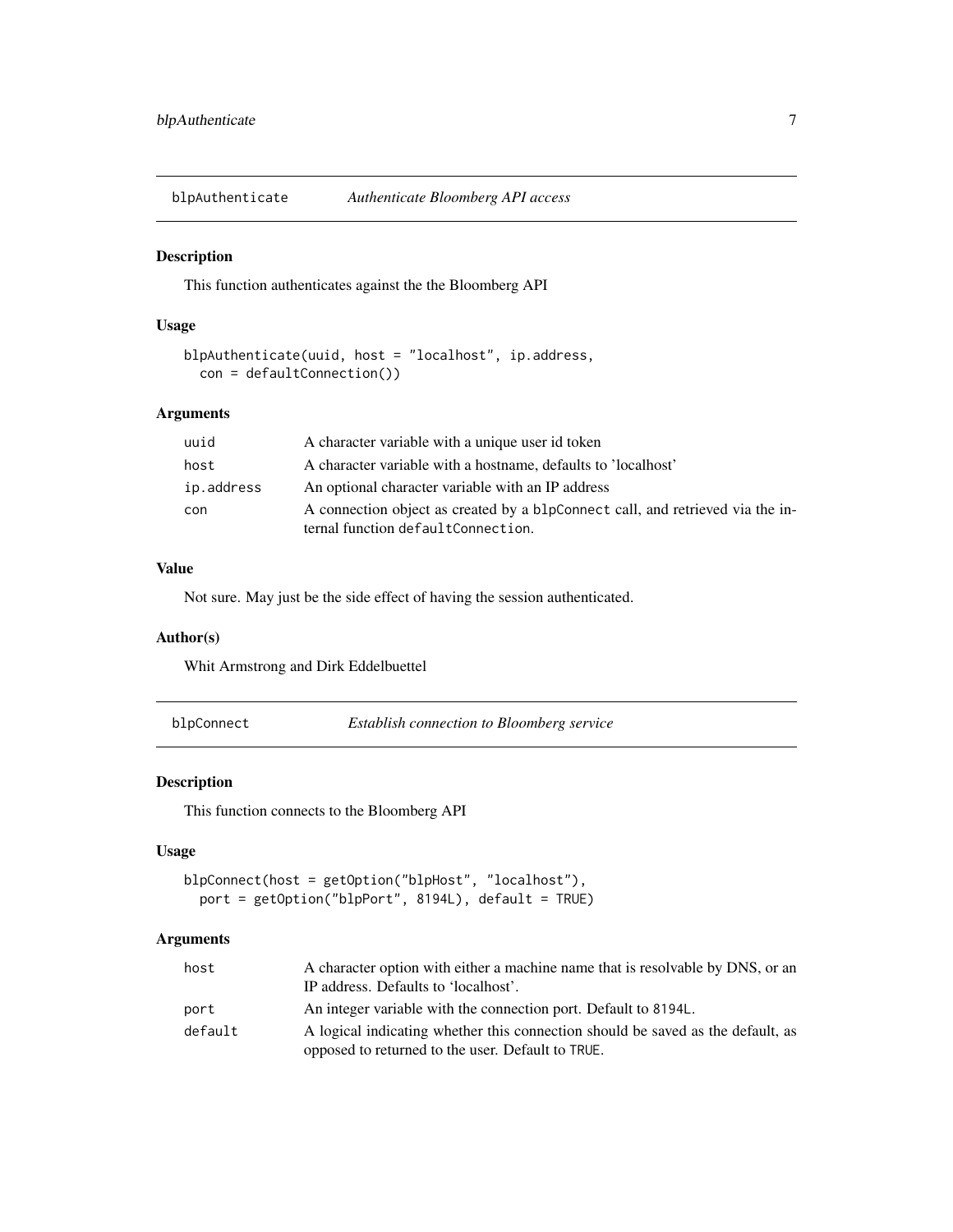# <span id="page-7-0"></span>Details

For both host and port argument, default values can also be specified via [options](#page-0-0) using, respectively, the named entries blpHost and blpConnect.

If an additional option blpAutoConnect is set to 'TRUE', a connection is established in the .onAttach() function and stored in the package environment. This effectively frees users from having to explicitly create such an object.

# Value

In the default=TRUE case nothing is returned, and this connection is automatically used for all future calls which omit the con argument. Otherwise a connection object is returned which is required by all the accessor functions in the package.

#### Author(s)

Whit Armstrong and Dirk Eddelbuettel

#### Examples

```
## Not run:
 con <- blpConnect() # adjust as needed
```
## End(Not run)

blpDisconnect *Placeholder function for disconnection from Bloomberg*

# **Description**

This function provides an empty stub and does not really disconnect.

#### Usage

blpDisconnect(con)

#### Arguments

con A connection object

#### **Details**

The internal connection object is managed via finalizers. As such the connection is only destroyed, and the connection removed, once the packaged is unloaded or the session is otherwise terminated.

#### Value

A boolean is returned; it simply states whether the connection object was small or large relative to an arbitrary cutoff of 1000 bytes.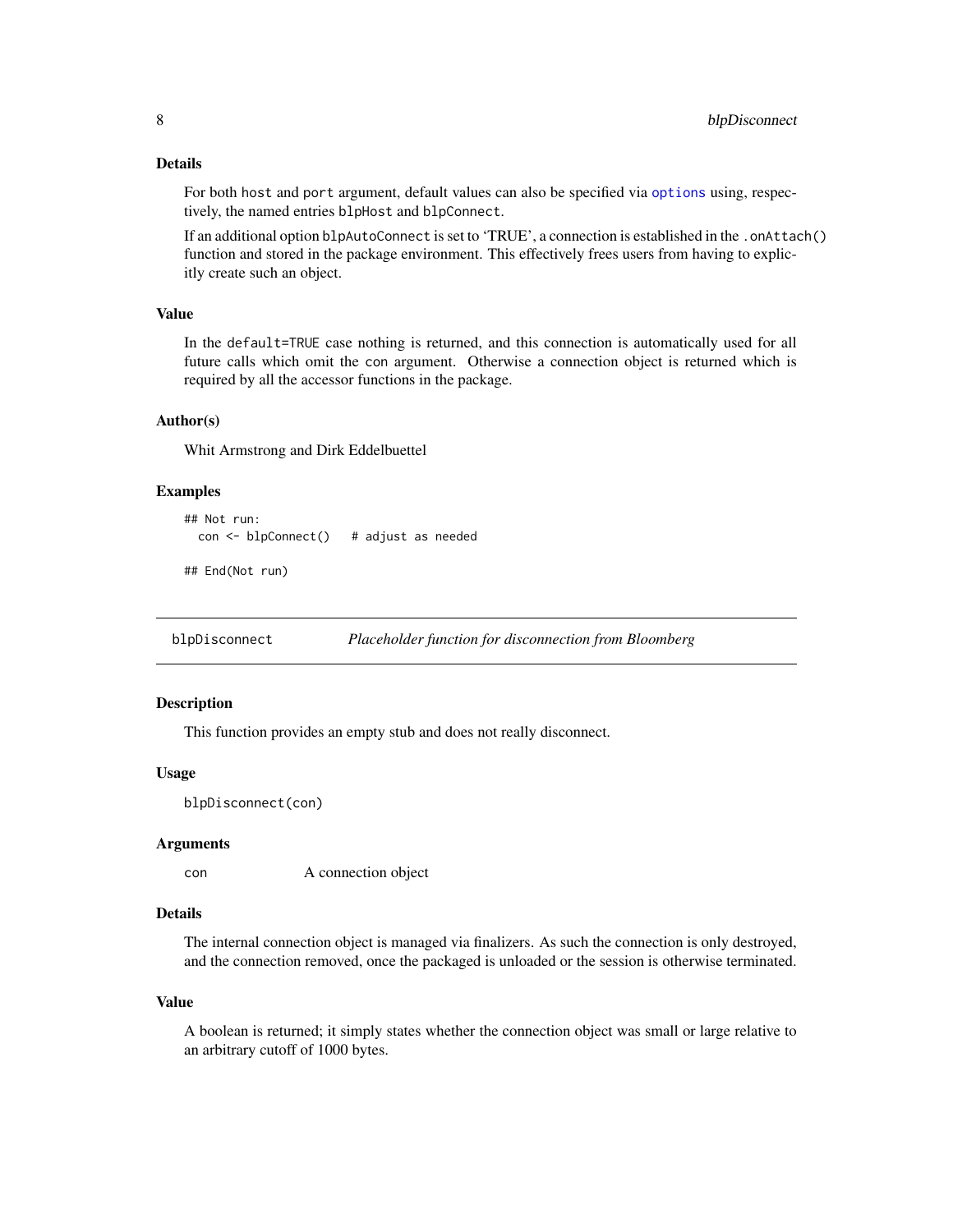#### <span id="page-8-0"></span>bsrch 99 and 2012 and 2012 and 2012 and 2012 and 2012 and 2012 and 2012 and 2012 and 2012 and 2012 and 2012 and 2013 and 2013 and 2013 and 2013 and 2013 and 2013 and 2013 and 2013 and 2013 and 2013 and 2013 and 2013 and 20

# Author(s)

Whit Armstrong and Dirk Eddelbuettel

# Examples

## Not run: blpDisconnect(con)

## End(Not run)

bsrch *Run 'Bloomberg SRCH' Queries*

# Description

This function uses the Bloomberg API to retrieve 'bsrcb' (Bloomberg SRCH Data) queries

# Usage

bsrch(domain, limit = "", verbose = FALSE, con = defaultConnection())

#### Arguments

| domain  | A character string with the name of the domain to execute. It can be a user<br>defined SRCH screen, commodity screen or one of the variety of Bloomberg<br>examples. All domains are in the format <domain>:<search_name>.</search_name></domain> |
|---------|---------------------------------------------------------------------------------------------------------------------------------------------------------------------------------------------------------------------------------------------------|
| limit   | A character string containing a value by which to limit the search length – NOT<br><b>YET IMPLEMENTED</b>                                                                                                                                         |
| verbose | A boolean indicating whether verbose operation is desired, defaults to 'FALSE'.                                                                                                                                                                   |
| con     | A connection object as created by a blpConnect call, and retrieved via the in-<br>ternal function defaultConnection.                                                                                                                              |

# Value

A data frame object with the requested SRCH data.

# Author(s)

Morgan Williams and Dirk Eddelbuettel

# Examples

```
## Not run:
head(bsrch("COMDTY:NGFLOW"), 20)
head(bsrch("COMDTY:VESSEL"), 20)
```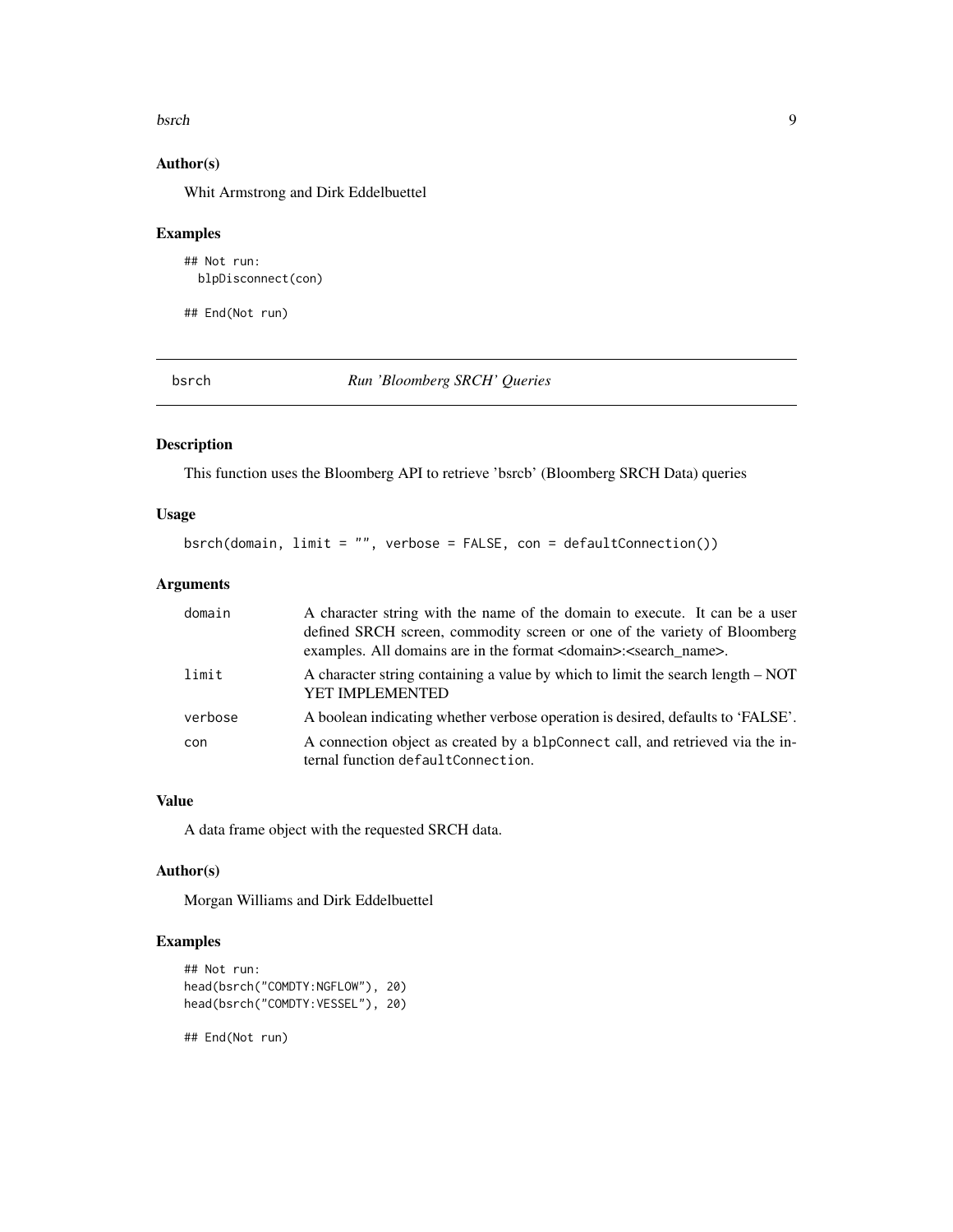<span id="page-9-0"></span>defaultConnection *Return the default connection object*

#### Description

This function return the default connection object from the package environment. If no default connection has been established yet, an error message is shown,

#### Usage

```
defaultConnection()
```
# Details

For the connection object, the required arguments host and port argument can be set via [options](#page-0-0). In addition, if an additional option blpAutoConnect is set to 'TRUE', a connection is established in the .onAttach() function and stored in the package environment. This effectively frees users from having to explicitly create such an object. Of course, the user can also call blpConnect explicitly and store the connection object. This helper function looks up the stored connection object and returns it. In case no connection has been established, and error message is shown.

# Author(s)

Whit Armstrong and Dirk Eddelbuettel

#### Examples

```
## Not run:
 con <- defaultConnection()
```
## End(Not run)

fieldInfo *Run 'Bloomberg Field Data' Queries*

#### Description

This function uses the Bloomberg API to retrieve fieldInfo

#### Usage

fieldInfo(fields, con = defaultConnection())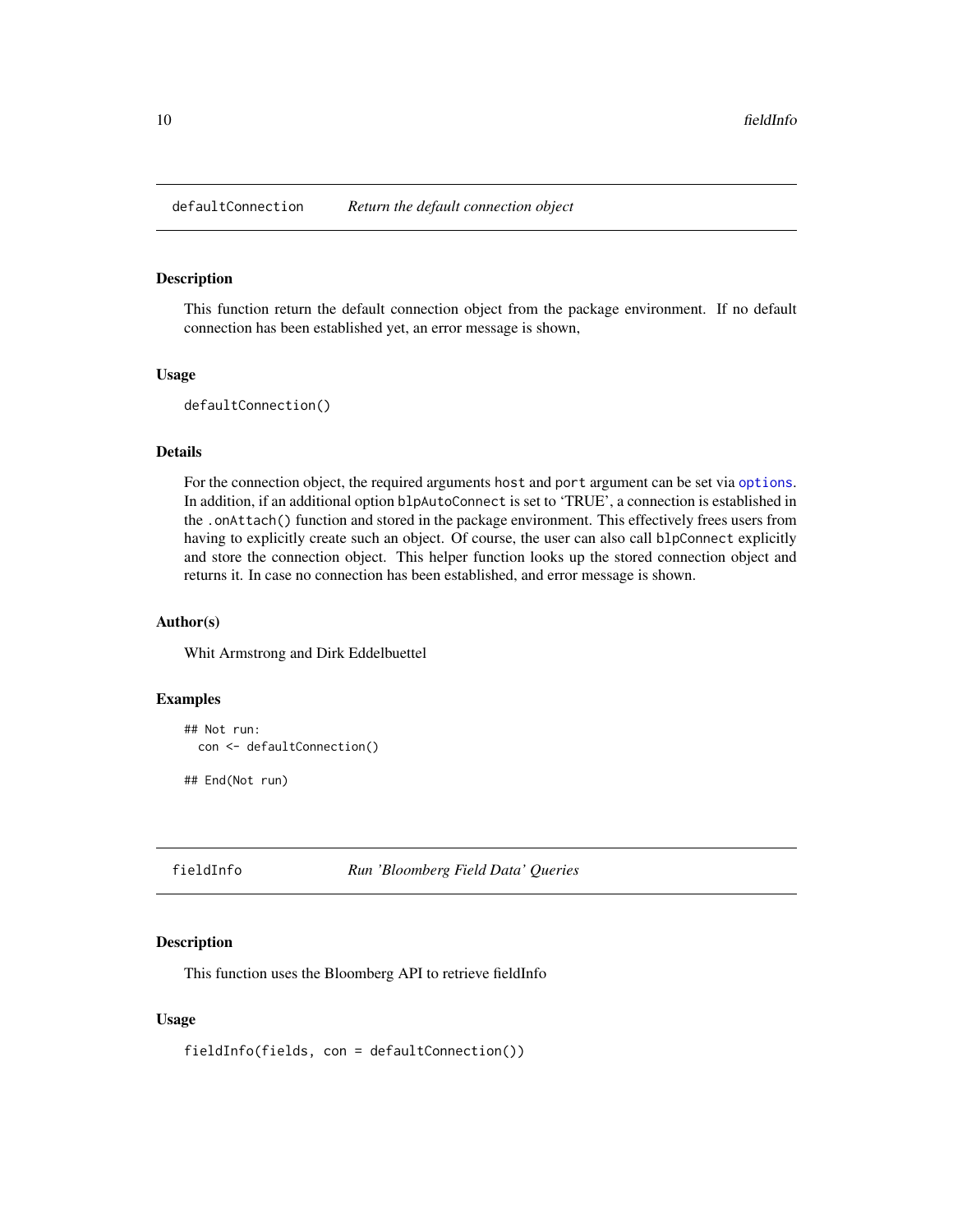#### <span id="page-10-0"></span>fieldSearch 11

# Arguments

| fields | A character vector with Bloomberg query fields.                                |
|--------|--------------------------------------------------------------------------------|
| con    | A connection object as created by a blpConnect call, and retrieved via the in- |
|        | ternal function defaultConnection.                                             |

# Value

A data frame with as a many rows as entries in fields

# Author(s)

Whit Armstrong and Dirk Eddelbuettel

# Examples

```
## Not run:
  fieldInfo(c("PX_LAST", "VOLUME"))
```

```
## End(Not run)
```
fieldSearch *Search for matching data fields*

# Description

This function searches for matching Bloomberg data fields given a search term.

# Usage

```
fieldSearch(searchterm, excludeterm = "Static", con = defaultConnection())
```
# Arguments

| searchterm  | A string with the term to search for                                                                                 |
|-------------|----------------------------------------------------------------------------------------------------------------------|
| excludeterm | A string with an expression for matches to excludes, defaults to "Static"                                            |
| con         | A connection object as created by a blpConnect call, and retrieved via the in-<br>ternal function defaultConnection. |

# Value

A data.frame with three columns of the id, mnenemonic and description of each match.

# Author(s)

Dirk Eddelbuettel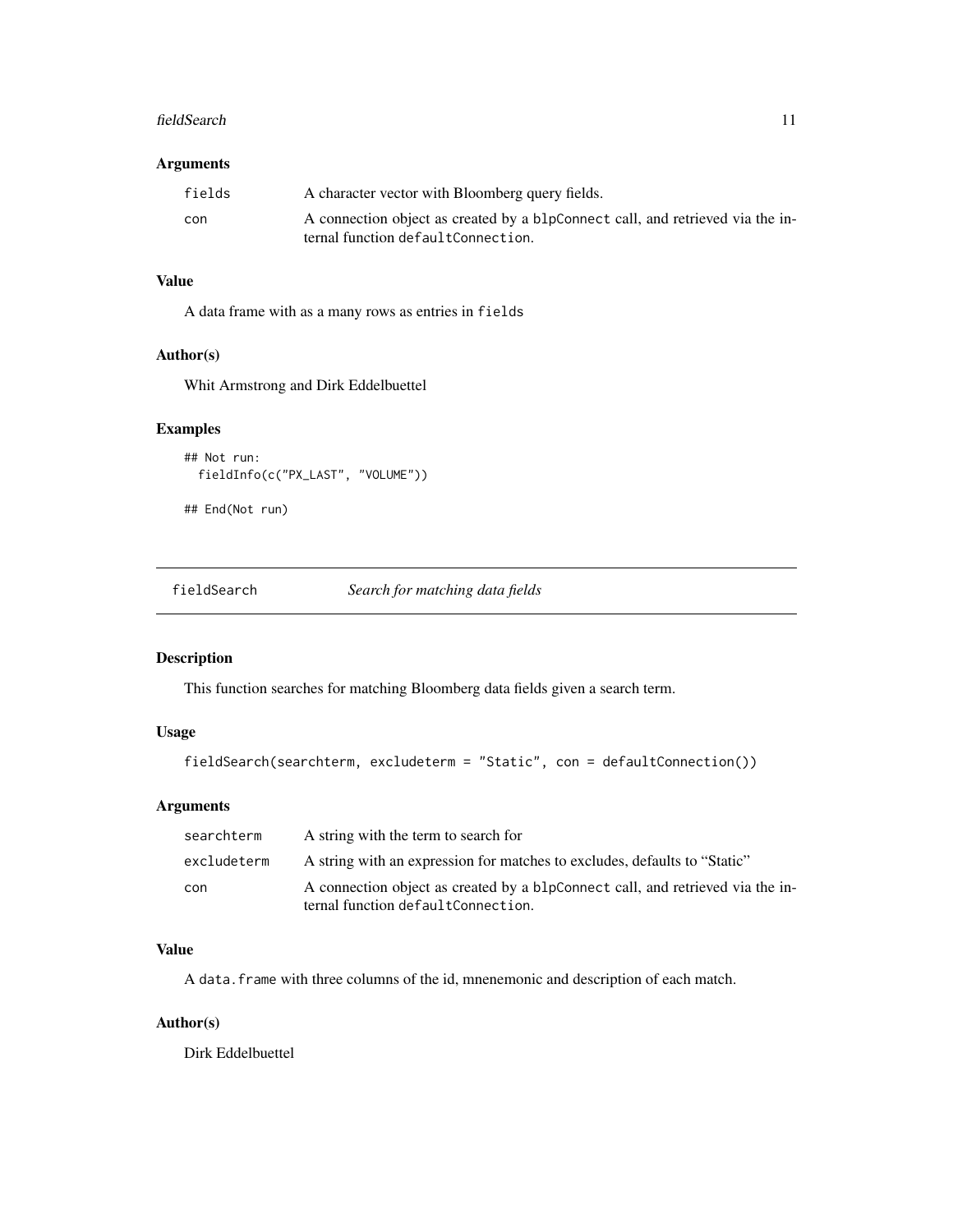#### Examples

```
## Not run:
 head(fieldSearch("vwap"), 20)
## End(Not run)
```
getBars *Get Open/High/Low/Close/Volume Bars from Bloomberg*

#### Description

This function uses the Bloomberg API to retrieve bars for the requested security.

### Usage

```
getBars(security, eventType = "TRADE", barInterval = 60,
  startTime = Sys.time() - 60 \times 60 \times 6, endTime = Sys.time(),
  options = NULL, verbose = FALSE, returnAs = getOption("blpType",
  "matrix"), tz = Sys.getenv("TZ", unset = "UTC"),con = defaultConnection())
```
#### Arguments

| security    | A character variable describing a valid security ticker                                                                                                 |
|-------------|---------------------------------------------------------------------------------------------------------------------------------------------------------|
| eventType   | A character variable describing an event type; default is 'TRADE'                                                                                       |
| barInterval | A integer denoting the number of minutes for each bar                                                                                                   |
| startTime   | A Date time object with the start time, defaults to one hour before current time                                                                        |
| endTime     | A Date time object with the end time, defaults to current time                                                                                          |
| options     | An optional named character vector with option values. Each field must have<br>both a name (designating the option being set) as well as a value.       |
| verbose     | A boolean indicating whether verbose operation is desired, defaults to 'FALSE'                                                                          |
| returnAs    | A character variable describing the type of return object; currently supported are<br>'matrix' (also the default), 'fts', 'xts', 'zoo' and 'data.table' |
| tz          | A character variable with the desired local timezone, defaulting to the value 'TZ'<br>environment variable, and 'UTC' if unset                          |
| con         | A connection object as created by a blpConnect call, and retrieved via the in-<br>ternal function defaultConnection.                                    |

#### Value

A numeric matrix with elements 'time' (as a 'POSIXct' object), 'open', 'high', 'low', 'close', 'numEvents', 'volume', 'value' or an object of the type selected in returnAs. Note that the 'time' value is adjusted: Bloomberg returns the *opening* time of the bar interval, whereas financial studies typically refer to the most recent timestamp. Therefore, if one wants the timestamp associated with the end of the bar interval one should add the length of the bar interval to time value returned from Bloomberg to obtain the time at the end of the interval.

<span id="page-11-0"></span>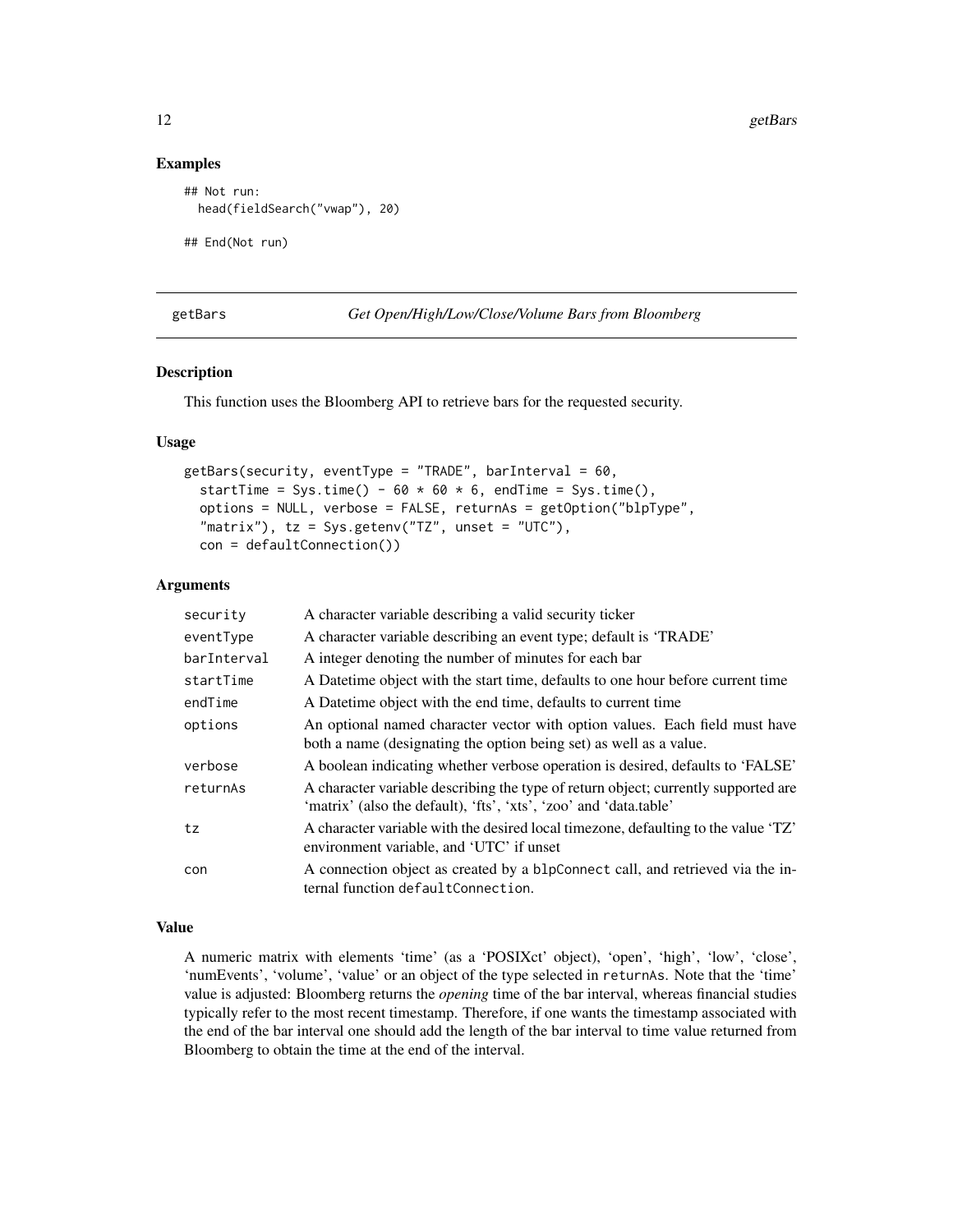# <span id="page-12-0"></span>getHeaderVersion 13

# Author(s)

Dirk Eddelbuettel

# Examples

```
## Not run:
 getBars("ES1 Index")
```
## End(Not run)

getHeaderVersion *Get Bloomberg library header version*

# Description

This function retrieves the version of Bloomberg API headers.

# Usage

```
getHeaderVersion()
```
# Value

A string with four dot-separated values for major, minor, pathch and build version of the headers.

# Author(s)

Dirk Eddelbuettel

# See Also

getRuntimeVersion

# Examples

```
## Not run:
  getHeaderVersion()
```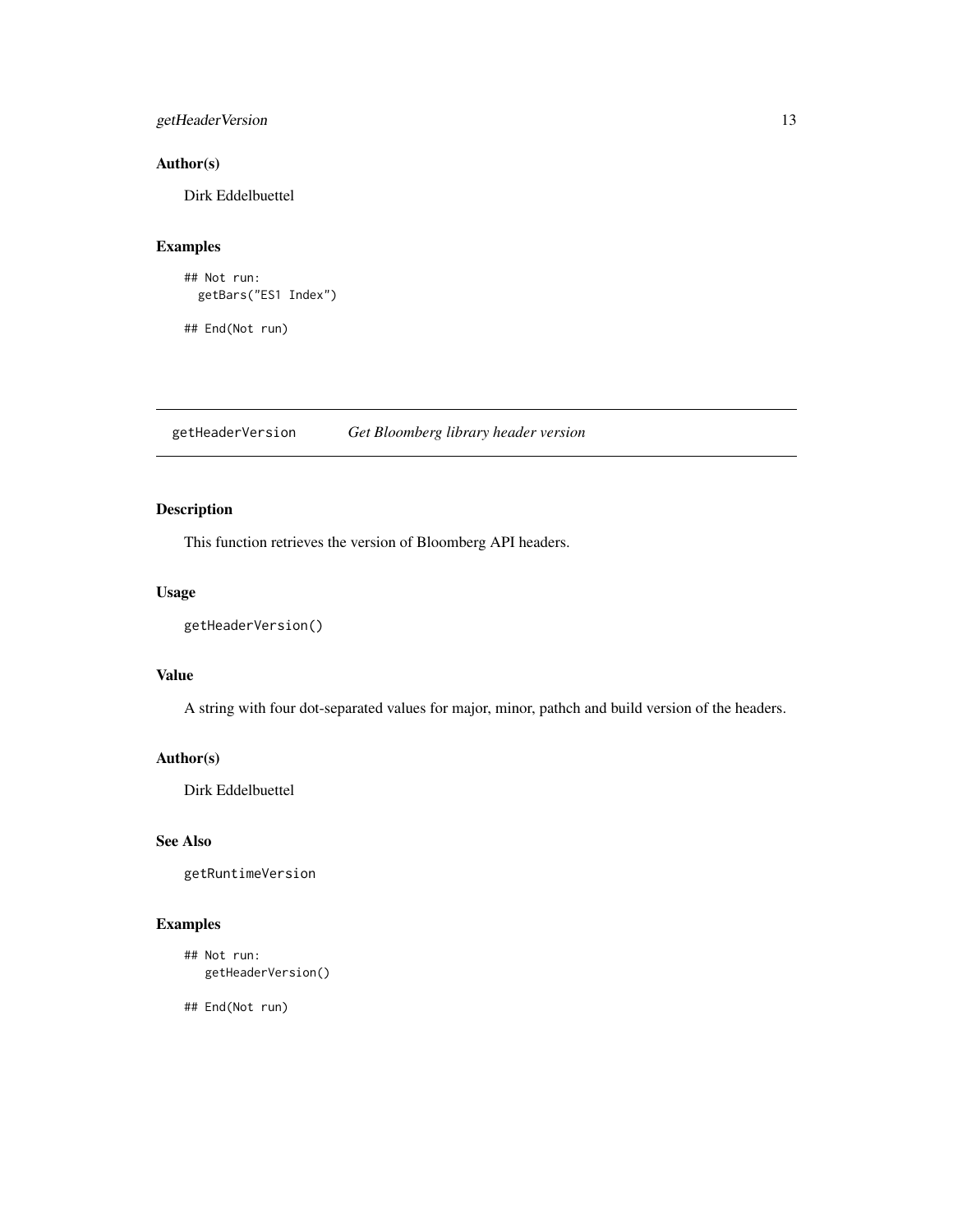<span id="page-13-0"></span>getMultipleTicks *Get Multiple Ticks from Bloomberg*

# Description

This function uses the Bloomberg API to retrieve multiple ticks for the requested security.

# Usage

```
getMultipleTicks(security, eventType = c("TRADE", "BID", "ASK"),
  startTime = Sys.time() - 60 \times 60, endTime = Sys.time(), verbose = FALSE,
  returnAs = getOption("blpType", "data.frame"), tz = Sys.getenv("TZ", unset
  = "UTC"), con = defaultConnection())
```
### Arguments

| security  | A character variable describing a valid security ticker                                                                                |
|-----------|----------------------------------------------------------------------------------------------------------------------------------------|
| eventType | A character vector describing event types, default is $c$ ("TRADE", "BID", "ASK")                                                      |
| startTime | A Date time object with the start time, defaults to one hour before current time                                                       |
| endTime   | A Date time object with the end time, defaults to current time                                                                         |
| verbose   | A boolean indicating whether verbose operation is desired, defaults to 'FALSE'                                                         |
| returnAs  | A character variable describing the type of return object; currently supported are<br>'data.frame' (also the default) and 'data.table' |
| tz        | A character variable with the desired local timezone, defaulting to the value 'TZ'<br>environment variable, and 'UTC' if unset         |
| con       | A connection object as created by a blpConnect call, and retrieved via the in-<br>ternal function defaultConnection.                   |

# Value

A numeric matrix with elements 'time', (as a 'POSIXct' object), 'values' and 'sizes', or an object of the type selected in returnAs.

# Author(s)

Dirk Eddelbuettel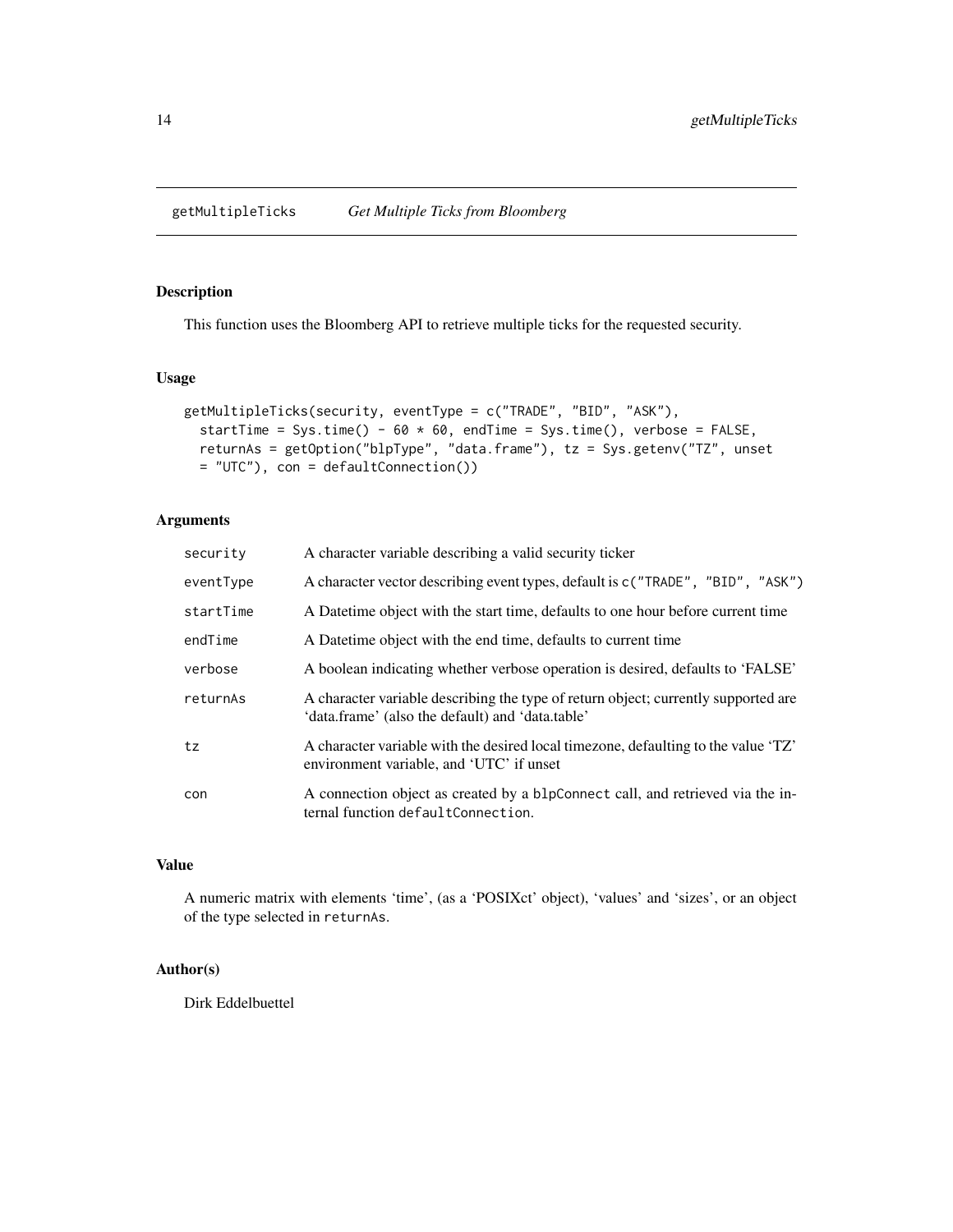<span id="page-14-0"></span>

This function uses the Bloomberg API to retrieve 'portfolio' queries

#### Usage

```
getPortfolio(security, field, options = NULL, overrides = NULL,
  verbose = FALSE, identity = NULL, con = defaultConnection())
```
# Arguments

| security  | A character value with a single security symbol in Bloomberg notation.                                                                                |
|-----------|-------------------------------------------------------------------------------------------------------------------------------------------------------|
| field     | A character string with a single Bloomberg query field.                                                                                               |
| options   | An optional named character vector with option values. Each field must have<br>both a name (designating the option being set) as well as a value.     |
| overrides | An optional named character vector with override values. Each field must have<br>both a name (designating the override being set) as well as a value. |
| verbose   | A boolean indicating whether verbose operation is desired, defaults to 'FALSE'                                                                        |
| identity  | An optional identity object.                                                                                                                          |
| con       | A connection object as created by a blpConnect call, and retrieved via the in-<br>ternal function defaultConnection.                                  |

# Value

A list with as many entries as there are entries in securities; each list contains a data.frame with one row per observations and as many columns as entries in fields. If the list is of length one, it is collapsed into a single data frame.

# Author(s)

John Laing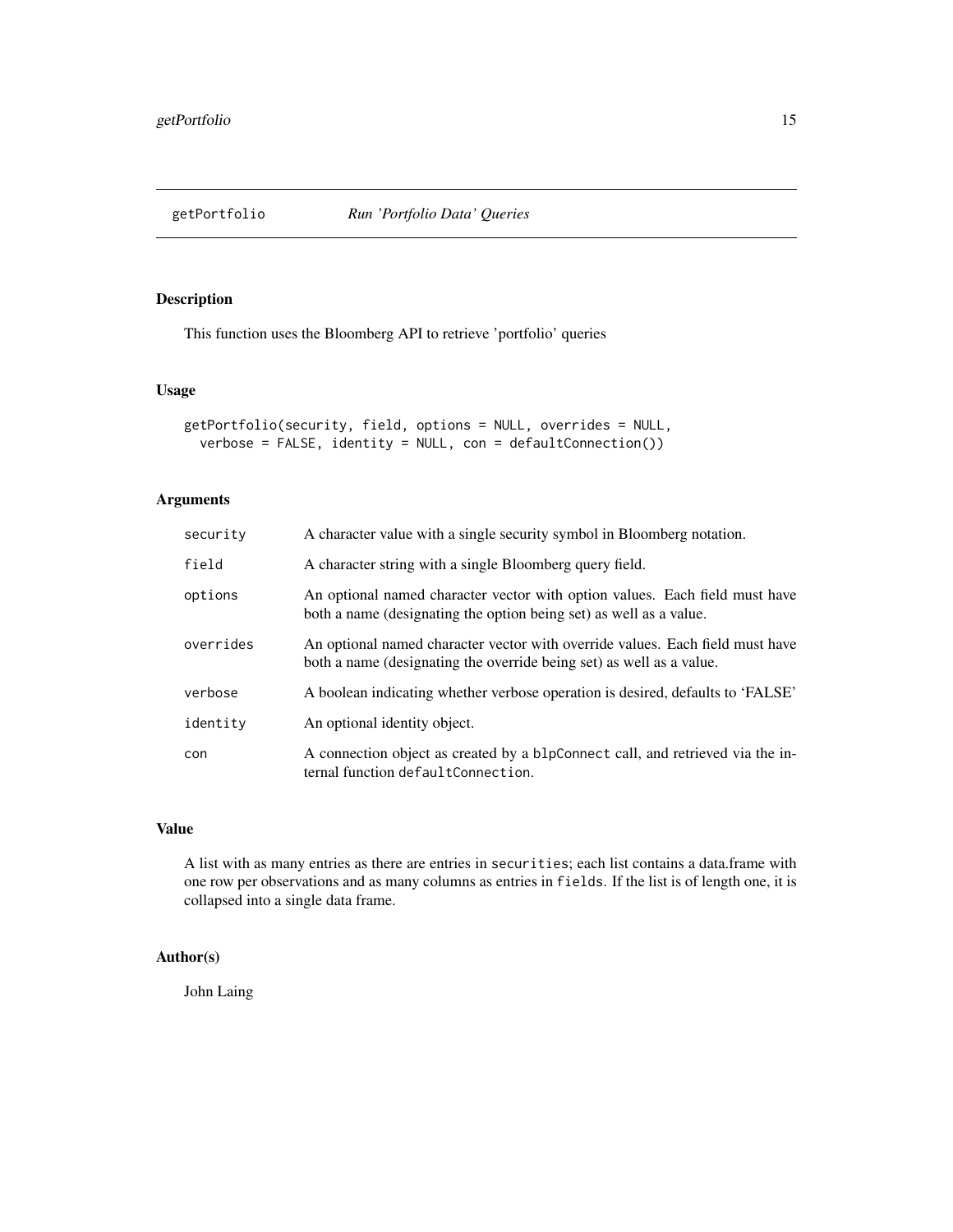<span id="page-15-0"></span>getRuntimeVersion *Get Bloomberg library run-time version*

# Description

This function retrieves the version of Bloomberg API run-time.

#### Usage

```
getRuntimeVersion()
```
# Value

A string with four dot-separated values for major, minor, pathch and build version of the run-time library.

# Author(s)

Dirk Eddelbuettel

#### See Also

getHeaderVersion

#### Examples

```
## Not run:
  getRuntimeVersion()
```
## End(Not run)

getTicks *Get Ticks from Bloomberg*

# Description

This function uses the Bloomberg API to retrieve ticks for the requested security.

#### Usage

```
getTicks(security, eventType = "TRADE", startTime = Sys.time() - 60 \times 60,
  endTime = Sys.time(), verbose = FALSE, returnAs = getOption("blpType",
  "data.frame"), tz = Sys.getenv("TZ", unset = "UTC"),
  con = defaultConnection())
```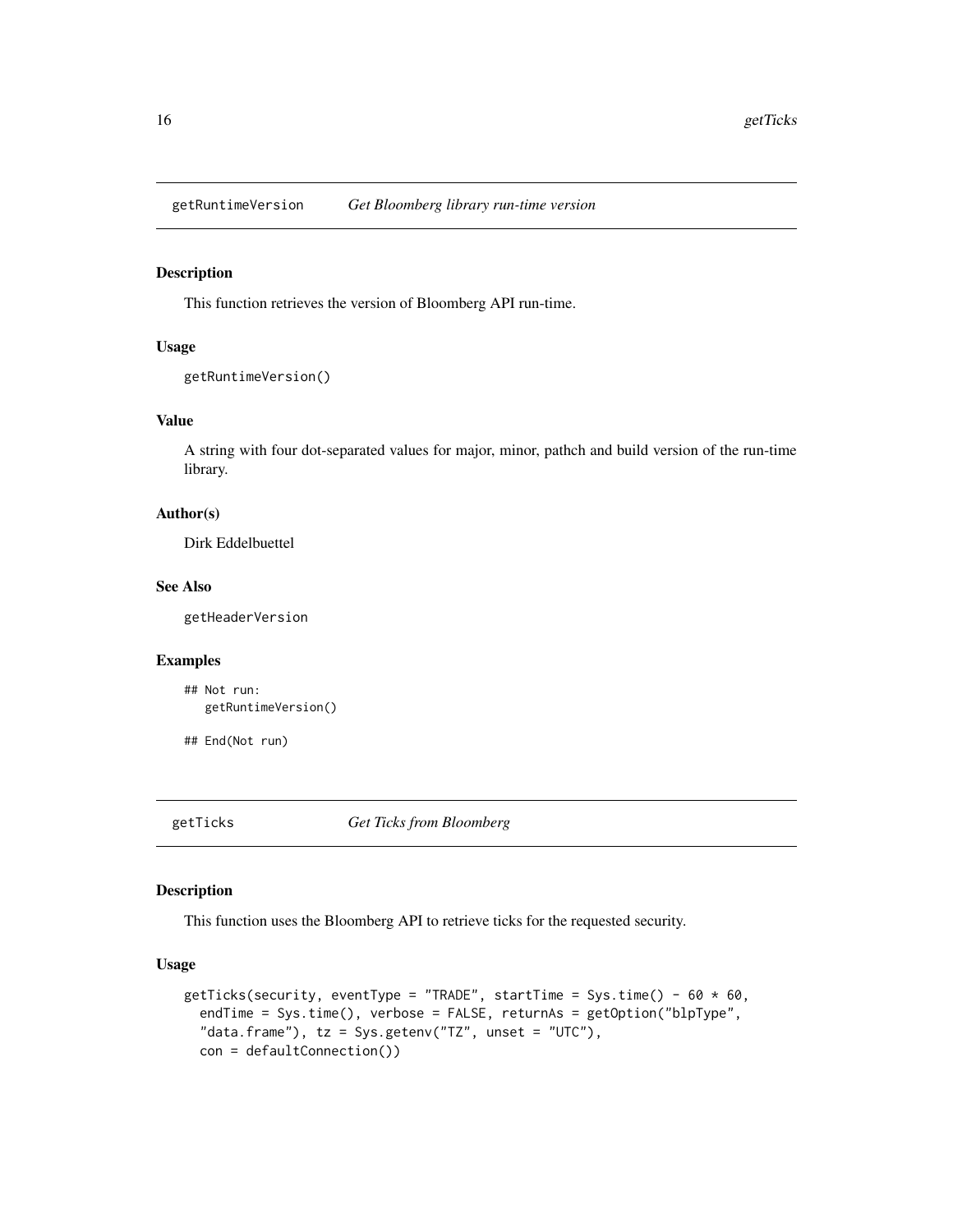#### getTicks  $\qquad \qquad 17$

#### **Arguments**

| security  | A character variable describing a valid security ticker                                                                                                     |
|-----------|-------------------------------------------------------------------------------------------------------------------------------------------------------------|
| eventType | A character variable describing an event, default is 'TRADE'.                                                                                               |
| startTime | A Date time object with the start time, defaults to one hour before current time                                                                            |
| endTime   | A Date time object with the end time, defaults to current time                                                                                              |
| verbose   | A boolean indicating whether verbose operation is desired, defaults to 'FALSE'                                                                              |
| returnAs  | A character variable describing the type of return object; currently supported are<br>'data.frame' (also the default), 'data.table', 'fts', 'xts' and 'zoo' |
| tz        | A character variable with the desired local timezone, defaulting to the value 'TZ'<br>environment variable, and 'UTC' if unset                              |
| con       | A connection object as created by a blpConnect call, and retrieved via the in-<br>ternal function defaultConnection.                                        |

### Value

Depending on the value of 'returnAs', either a 'data.frame' or 'data.table' object also containing non-numerical information such as condition codes, or a time-indexed container of type 'fts', 'xts' and 'zoo' with a numeric matrix containing only 'value' and 'size'.

#### Note

Bloomberg returns condition codes as well, and may return *multiple observations for the same trade*. Eg for ES we can get 'AS' or 'AB' for aggressor buy or sell, 'OR' for an order participating in the matching event, or a 'TSUM' trade summary. Note that this implies double-counting. There may be an option for this in the API.

The Bloomberg API allows to retrieve up to 140 days of intra-day history relative to the current date.

#### Author(s)

Dirk Eddelbuettel

# Examples

```
## Not run:
 res <- getTicks("ES1 Index")
 str(res)
 head(res, 20)
 res <- getTicks("ES1 Index", returnAs="data.table")
 str(res)
 head(res, 20)
```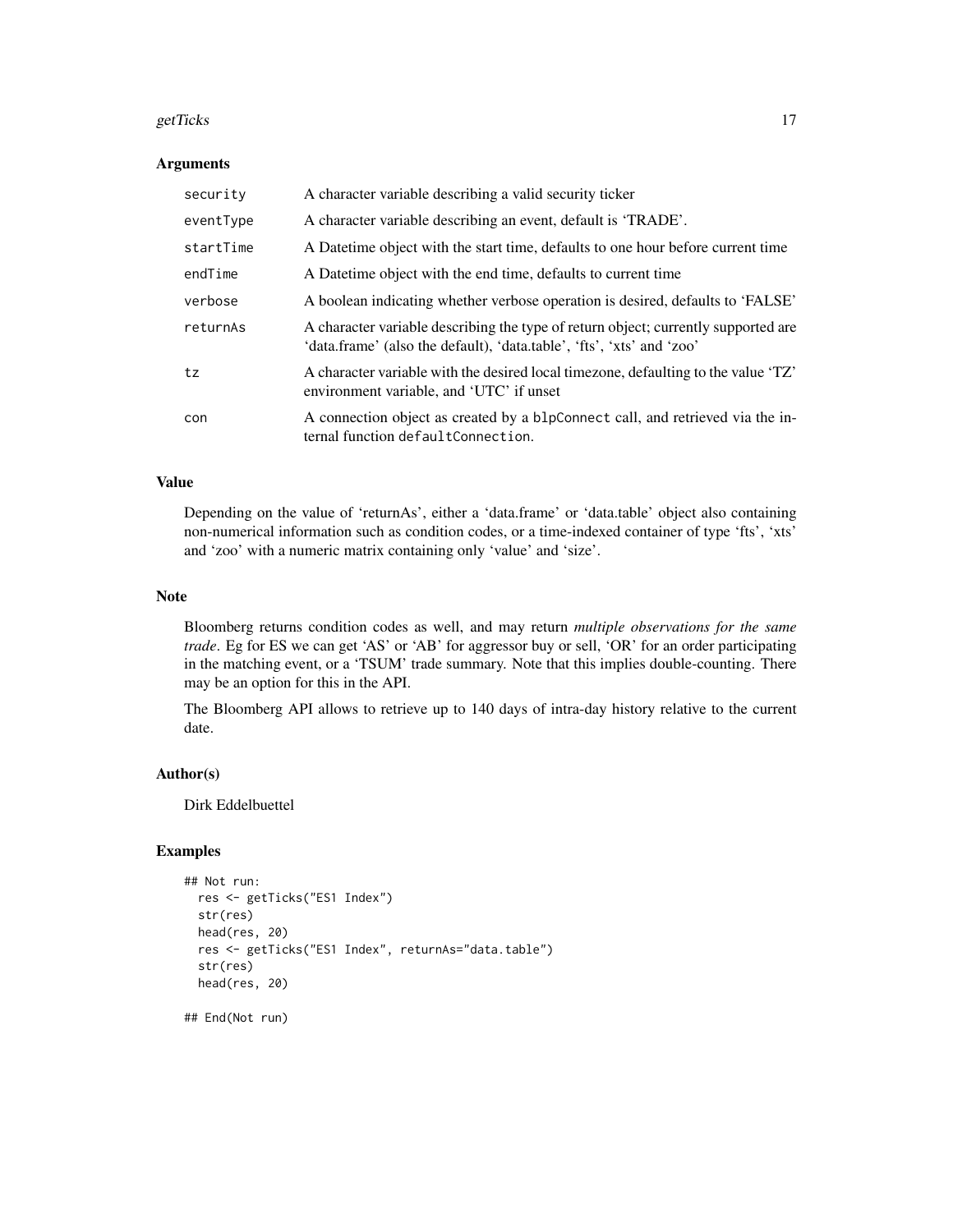<span id="page-17-0"></span>

This function uses the Bloomberg API to look up tickers and descriptions given the name of a company.

# Usage

```
lookupSecurity(query, yellowkey = c("none", "cmdt", "eqty", "muni", "prfd",
  "clnt", "mmkt", "govt", "corp", "indx", "curr", "mtge"),
  language = c("none", "english", "kanji", "french", "german", "spanish",
  "portuguese", "italian", "chinese_trad", "korean", "chinese_simp", "none_1",
  "none_2", "none_3", "none_4", "none_5", "russian"), maxResults = 20,
  verbose = FALSE, con = defaultConnection())
```
# Arguments

| query      | A character variable describing the name of the company; for certain queries a<br>trailing space may help.                                                                                                                                                                                     |
|------------|------------------------------------------------------------------------------------------------------------------------------------------------------------------------------------------------------------------------------------------------------------------------------------------------|
| vellowkey  | A character variable that restricts the asset classes to search in; one of "none",<br>"cmdt", "eqty", "muni", "prfd", "clnt", "mmkt", "govt", "corp", "indx", "curr",<br>"mtge".                                                                                                               |
| language   | A character variable denoting the language that the results will be translated<br>in; one of "NONE", "english", "kanji", "french", "german", "spanish", "por-<br>tuguese", "italian", "chinese_trad", "korean", "chinese_simp", "none_1", "none_2",<br>"none 3", "none 4", "none 5", "russian" |
| maxResults | A integer variable containing a value by which to limit the search length                                                                                                                                                                                                                      |
| verbose    | A boolean indicating whether verbose operation is desired, defaults to 'FALSE'                                                                                                                                                                                                                 |
| con        | A connection object as created by a blpConnect call, and retrieved via the in-<br>ternal function defaultConnection.                                                                                                                                                                           |

# Value

A data.frame with two columns of the ticker and description of each match.

# Author(s)

Kevin Jin and Dirk Eddelbuettel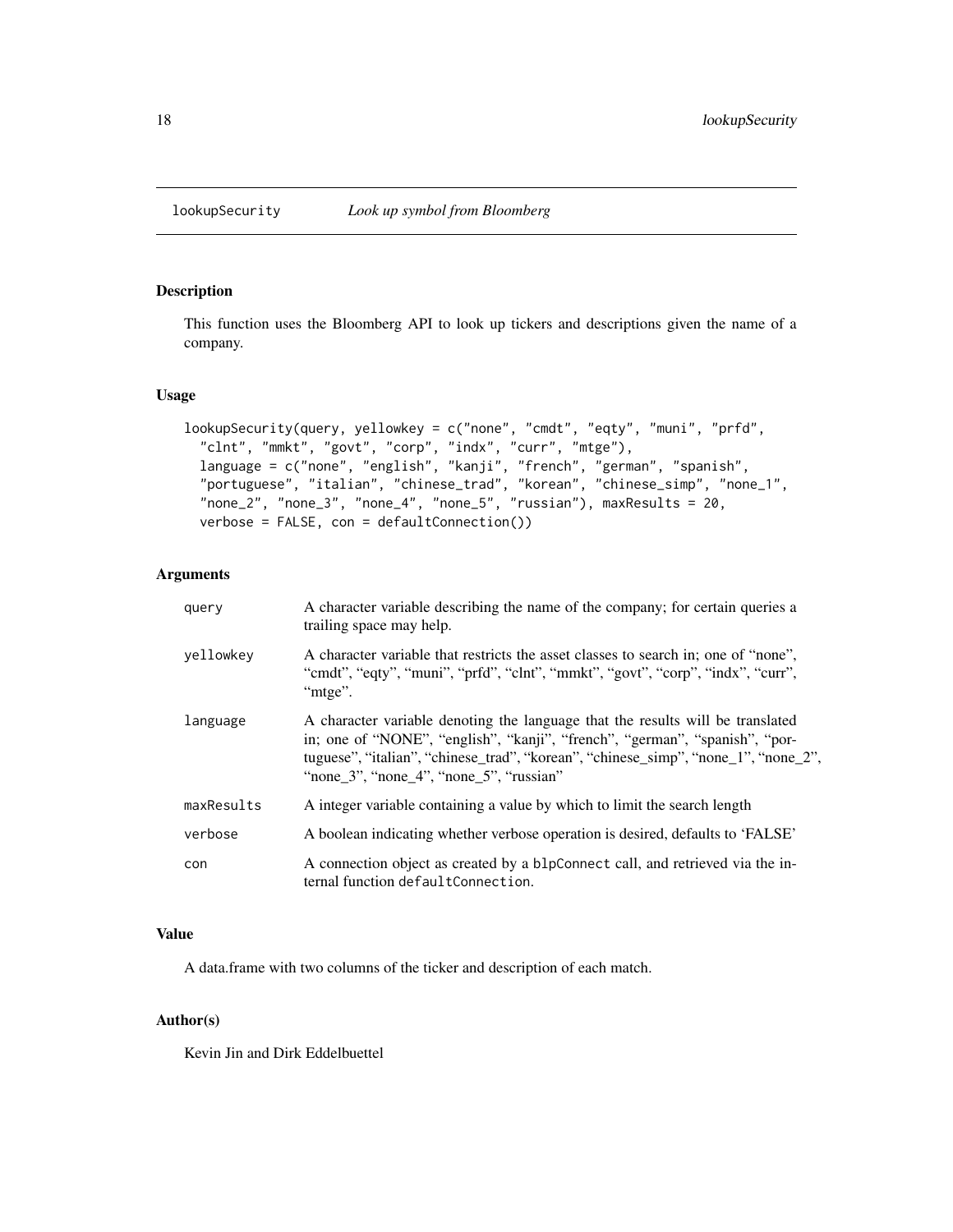#### <span id="page-18-0"></span>subscribe the subscribe that the subscribe the subscribe that  $19$

#### Examples

```
## Not run:
 lookupSecurity("IBM")
 lookupSecurity("IBM", maxResuls=1000) # appears to be capped at 1000
  lookupSecurity("IBM", "mtge")
  lookupSecurity("IBM ", "mtge") # trailing space affects query
 ## modify the symbol column (cf issue ticket 215 at GitHub)
 res <- lookupSecurity("IBM")
 res[, "symbol"] <- sub(pattern="^(.+)<(.)(.+)>$", "\\1 \\U\\2\\E\\3",
                        perl=TRUE, res[, "security"])
 res
## End(Not run)
```
subscribe *Subscribe to streaming market data*

#### Description

This function uses the Bloomberg API to stream live market data

#### Usage

```
subscribe(securities, fields, fun, options = NULL, identity = NULL,
 con = defaultConnection())
```
## Arguments

| securities | A character vector with security symbols in Bloomberg notation.                                                                                   |
|------------|---------------------------------------------------------------------------------------------------------------------------------------------------|
| fields     | A character vector with Bloomberg query fields.                                                                                                   |
| fun        | An R function to be called on the subscription data.                                                                                              |
| options    | An optional named character vector with option values. Each field must have<br>both a name (designating the option being set) as well as a value. |
| identity   | An optional identity object.                                                                                                                      |
| con        | A connection object as created by a blpConnect call, and retrieved via the in-<br>ternal function defaultConnection.                              |

# Details

The subscribe function allows one to subscribe to streaming market quotes.

Full detials of the subscription string can be found in the header file [blpapi\\_subscriptionlist.h.](http://bloomberg.github.io/blpapi-docs/cpp/3.8/blpapi__subscriptionlist_8h.html)

# Value

This function always returns NULL.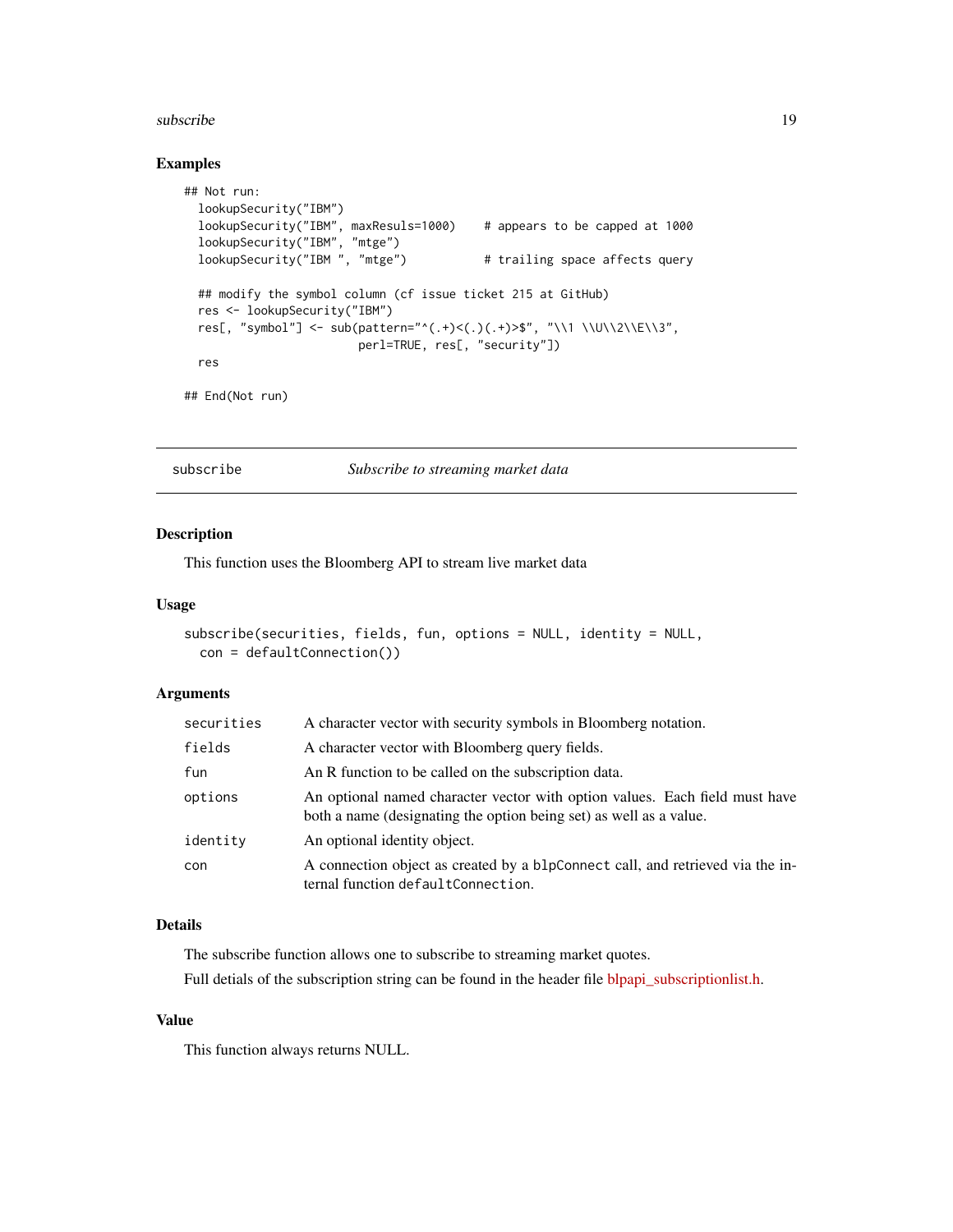#### 20 subscribe and the subscribe and the subscribe and the subscribe subscribe and the subscribe subscribe

# Author(s)

Whit Armstrong

# References

<http://bloomberg.github.io/blpapi-docs/cpp/3.8>

# Examples

```
## Not run:
 subscribe(securities=c("TYZ5 Comdty","/cusip/912810RE0@BGN"),
            fields=c("LAST_PRICE","BID","ASK"),
            fun=function(x) print(str(x$data)))
```